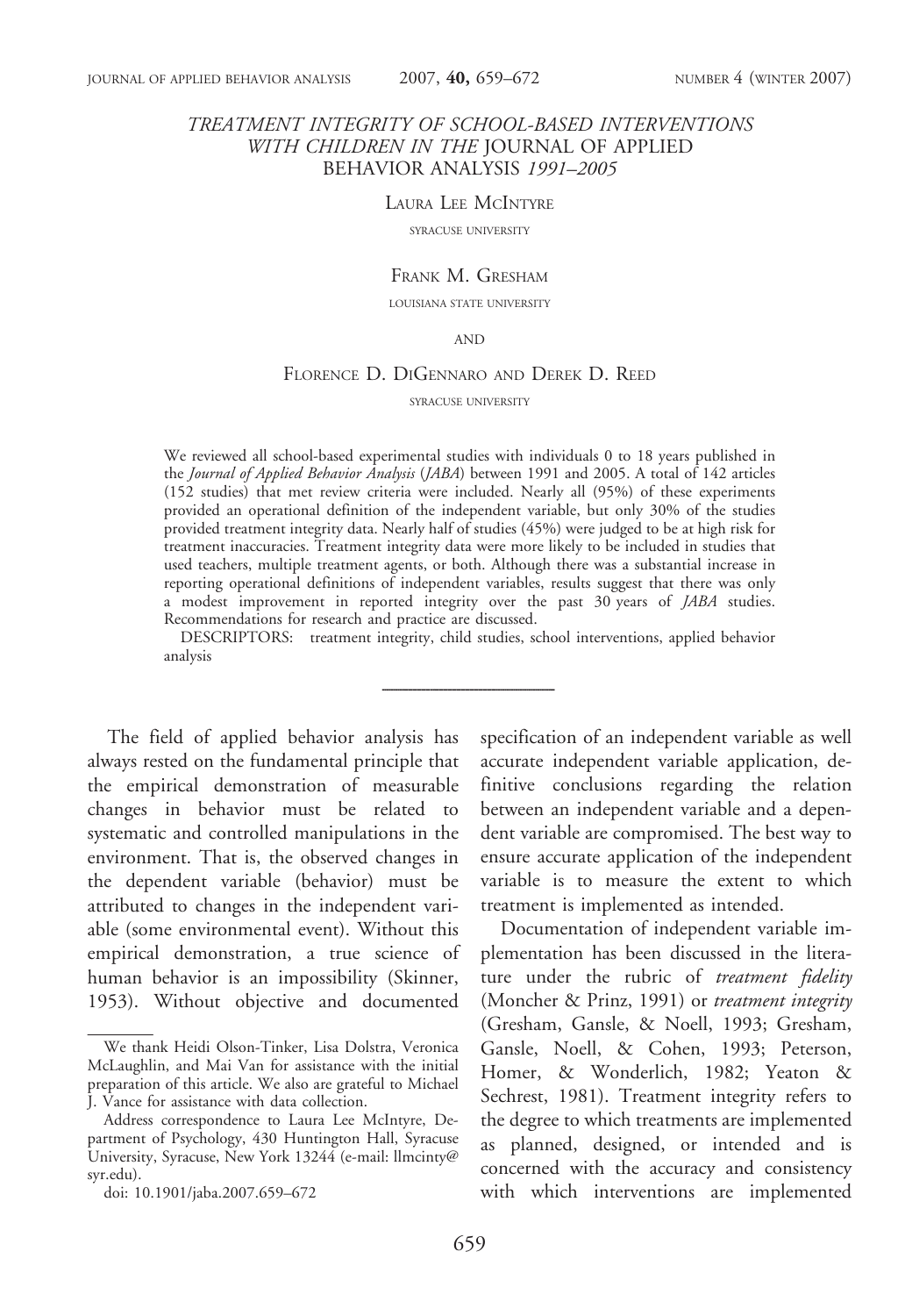# (Peterson et al.). Therefore, treatment integrity is necessary but insufficient for demonstrating a functional relation between intervention procedures and behavior change (Gresham, 1989).

A number of studies have been published in recent years that have examined variables associated with adequate treatment integrity (DiGennaro, Martens, & Kleinmann, 2007; DiGennaro, Martens, & McIntyre, 2005; Mortenson & Witt, 1998; Noell, Witt, Gilbertson, Ranier, & Freeland, 1997; Noell et al., 2000; Sterling-Turner, Watson, Wildmon, Watkins, & Little, 2001; Witt, Noell, LaFleur, & Mortenson, 1997). Most of these studies have focused on schools as the primary setting for investigation. Investigating the degree to which interventions are carried out with integrity in schools is valuable for several reasons. First, research suggests that teachers fail to implement interventions with accuracy despite receiving high levels of initial training (e.g., DiGennaro et al., 2005; Noell et al., 2000). This is a waste of time and resources for both teachers and consultants if, after training, the interventions are not implemented as intended. Second, findings also suggest that student problem behaviors are negatively correlated with treatment accuracy, such that low levels of problem behavior are associated with high levels of treatment integrity (DiGennaro et al., 2005, 2007; Wilder, Atwell, & Wine, 2006). Thus, a teacher's failure to implement recommended interventions may result in poor outcomes for students, in that behaviors will not improve in the desired direction. Third, the extent to which teachers implement plans with accuracy influences a behavior analyst's ability to effectively conduct formative evaluations. Specifically, a behavior analyst will be unable to determine if a student's resistance to treatment is a result of an ineffective intervention or a lack of intervention implementation (Moncher & Prinz, 1991) because the treatment's effect size is positively correlated with internal validity

(Smith, Glass, & Miller, 1980). Having this knowledge would focus a behavior analyst's efforts on problem solving with teachers and students (i.e., change the intervention or directly work to improve teachers' implementation of the current plan). Finally, recent legislation, such as the No Child Left Behind Act (U.S. Department of Education, 2002) and Individuals with Disabilities Improvement Act (2004), necessitates that school-based practitioners and teachers be accountable for their practices. As a result, there has been a recent push for evidence-based practices in academic settings as well as demonstrations of accurate plan implementation over time.

How common is the measurement of treatment integrity in the behavior analysis literature? Several reviews of the literature suggest that the measurement of treatment integrity is uncommon (Gresham, Gansle, & Noell, 1993; Peterson et al., 1982; Wheeler, Baggett, Fox, & Blevins, 2006). Peterson et al. reviewed 539 studies published in the *Journal of* Applied Behavior Analysis ( JABA) between 1968 and 1980; they found that only 20% of the 539 studies reported data on treatment integrity, and over 16% of these studies did not provide an operational definition of the independent variable. There were no trends suggesting an improvement in treatment integrity over time. Gresham, Gansle, and Noell provided an update of Peterson et al.'s review by examining 158 studies published in JABA between 1980 and 1990 that were child studies  $($  19 years) years of age). Of these 158 studies, only 32% provided an operational definition of the independent variable and only 16% (25 studies) systematically measured and reported levels of treatment integrity.

Wheeler et al. (2006) focused on intervention studies of children with autism published between 1993 and 2003. Of the 60 studies included in the review, more than half (60%) were published in *JABA*, with the remaining studies ( $n = 26$ ) drawn from eight other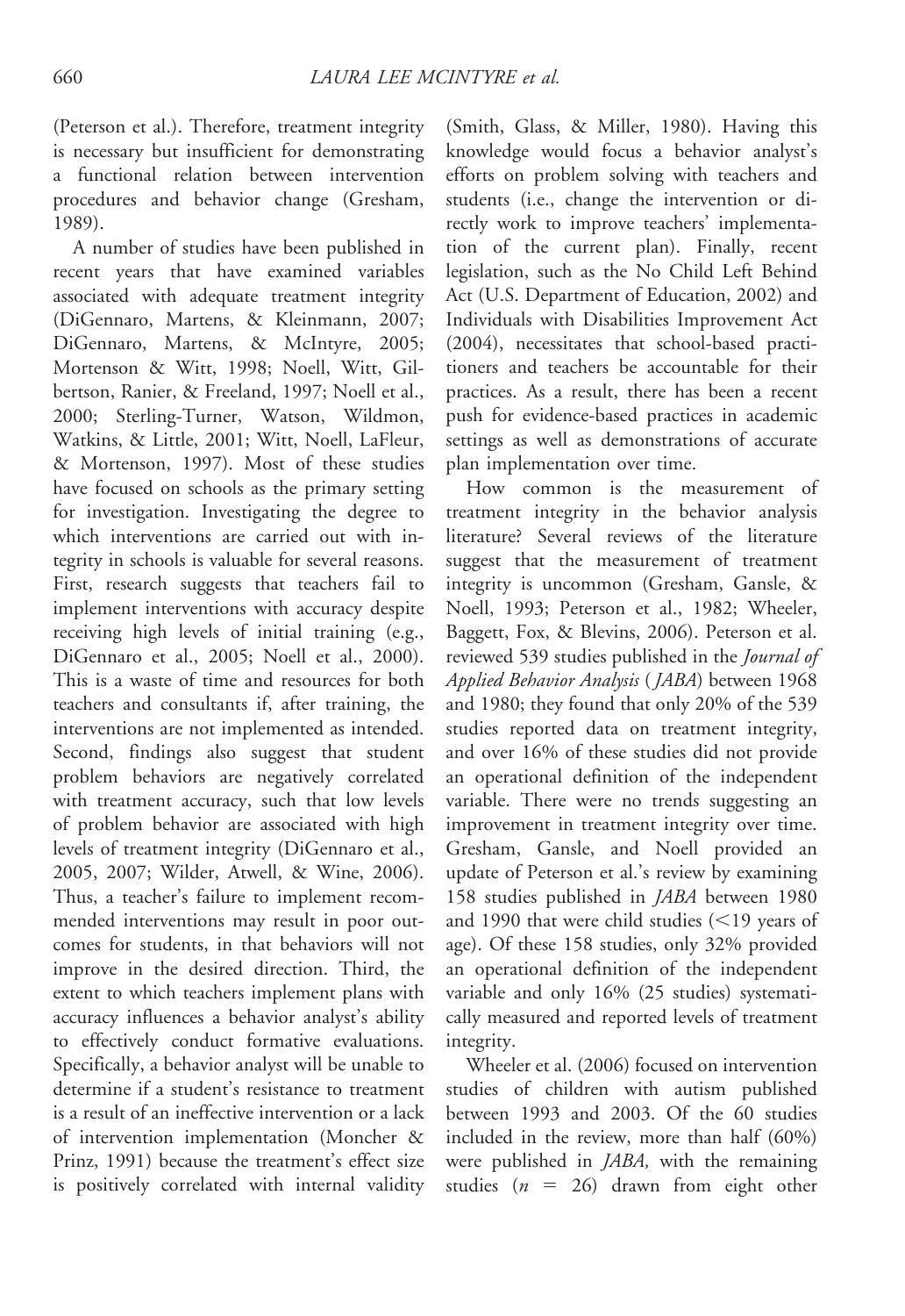journals (e.g., Research in Developmental Disabilities, Journal of Autism and Developmental Disorders). The results of Wheeler et al.'s review were consistent with previous studies. Of these 60 studies, only 18% ( $n = 11$ ) reported data on treatment integrity. On the other hand, nearly all (92%) included operational definitions of independent variables. Closer analysis of the results of Wheeler et al.'s review provides some insight into the treatment-integrity reporting trends for child-based autism treatment studies. Although most of the included studies were published in *JABA*, only 14% ( $n = 5$ ) included treatment integrity data. This figure is lower than what others have reported (e.g., Gresham, Gansle, & Noell, 1993) for JABA studies. In contrast, studies published in Research in Developmental Disabilities, Focus on Autism and Other Developmental Disabilities, Journal of Autism and Developmental Disorders, and the Journal of Positive Behavioral Interventions included treatment integrity data in 25% to 33% of studies. Studies that met inclusionary criteria published in Education and Treatment of Children and the Journal of Early Intervention reported treatment integrity 50% and 100% of the time, respectively. In contrast, the three studies published in Education and Training in Mental Retardation and Developmental Disabilities and the Journal of Developmental and Physical Disabilities did not report treatment integrity data. Although these findings are limited due to the scope of Wheeler et al.'s review criteria, they are helpful in placing treatment integrity reporting in JABA in context.

Based on the foregoing reviews, it is clear that the majority of treatment outcome studies published in JABA and other behavioral journals either did not measure or did not report levels of treatment integrity. As can be derived from the above discussion on the importance of treatment integrity, the failure to gather data on the integrity of independent variables may compromise the precision and

rigor of our experimental procedures (Baer, Wolf, & Risley, 1968; Johnston & Pennypacker, 1993; Kazdin, 1973). The basic concern is that when data are not collected regarding the status of the independent variable, researchers and practitioners alike cannot objectively conclude that the independent variable was implemented as planned or intended (Kennedy, 2005; Moncher & Prinz, 1991). This problem may be especially problematic in practice settings (Wilder et al., 2006), such as interventions that are implemented in schools.

The current article updates and extends the findings of the Peterson et al. (1982) and Gresham, Gansle, and Noell (1993) reviews by another 15 years. All school-based interventions with children  $(<19$  years old) published in JABA between 1991 and 2005 were reviewed for possible inclusion. The clinical relevance of investigating treatment integrity combined with the importance of demonstrating that the independent variable was accurately applied in school-based intervention research serves as the basis of this study.

#### **METHOD**

## Criteria for Review

A total of 995 articles (excluding book reviews and remembrances) were reviewed to determine possible inclusion. Five features of each study were considered. First, the study had to be experimental, in that the effects of intervention on behavior were examined (i.e., the study had to manipulate some aspect of the environment to create changes in a dependent variable). Because we were evaluating school-based intervention studies, articles that were assessment only (e.g., functional analysis, preference assessment) were excluded. If a study contained an initial functional analysis followed by an intervention, the intervention experiment was included. Second, participants had to be younger than 19 years old, an inclusionary criterion previously employed by Gresham, Gansle, and Noell (1993). Third, studies without a clear baseline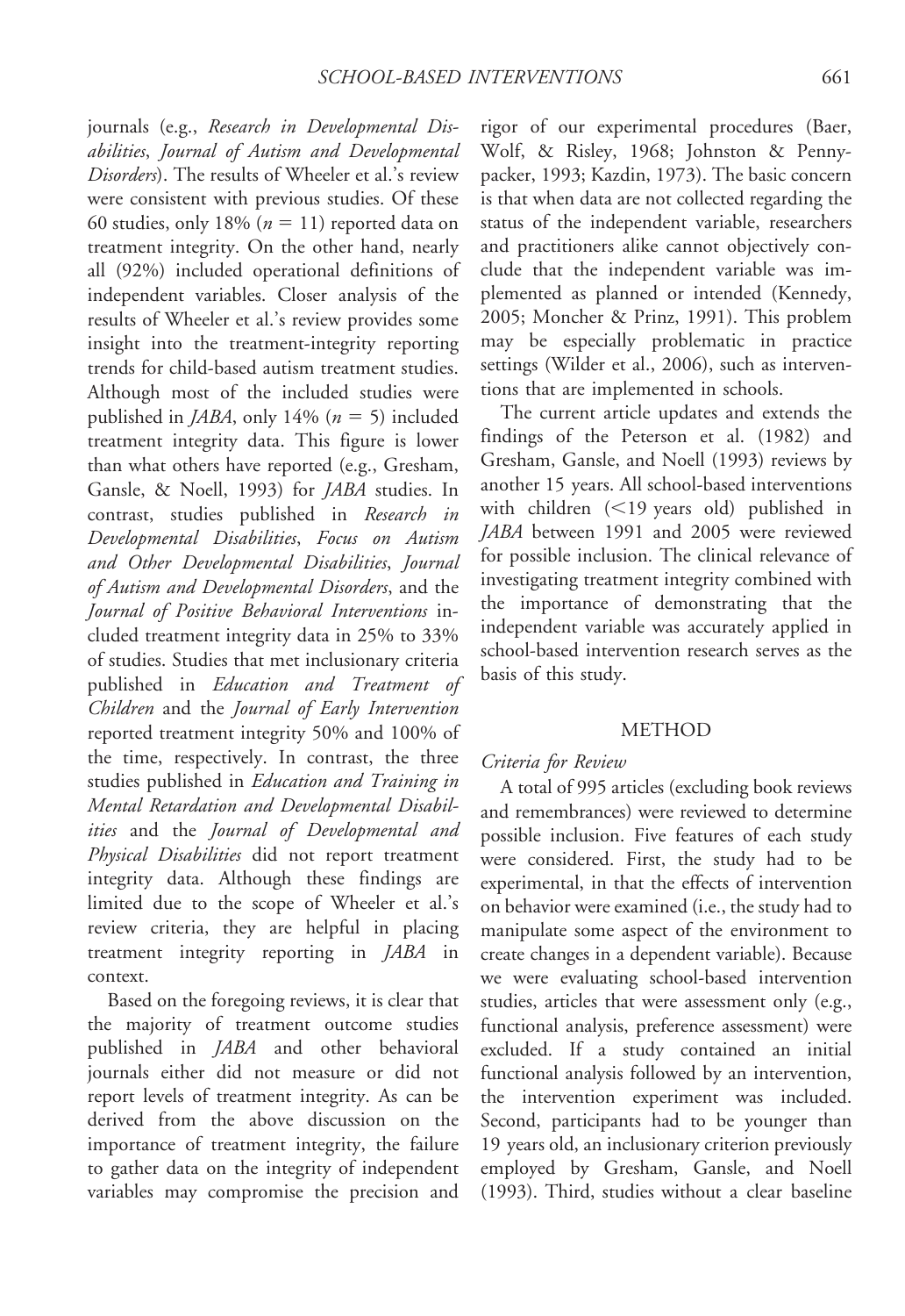or control condition were excluded from further review. Studies that were not true experimental designs (e.g., AB designs) were excluded. Fourth, all studies had to be conducted in school settings; however, school was liberally defined to include a continuum of school placements, including residential programs. Inpatient hospital units (e.g., Neurobehavioral Unit at the Kennedy Krieger Institute) and outpatient clinics were excluded. Fifth, brief reports of three or fewer pages in length were excluded, as outlined by Peterson et al. (1982). Because articles of three or fewer pages typically do not provide sufficient methodological detail (e.g., lengthy descriptions of independent variables or integrity monitoring), we chose to exclude these studies so we would not artificially underestimate independent variable operational definition and integrity reporting. Thus, a total of 142 articles met these inclusionary criteria over the 15-year period. Because some of the articles contained multiple experiments, a total of 152 studies met inclusionary criteria for this review. (A full list of articles meeting inclusionary criteria is available from the first author.)

## Coding

This review focused on the operational definition of the independent variables and the extent to which these variables were described, monitored, and measured. Following the procedural guidelines set forth by Peterson et al. (1982), the risk for treatment inaccuracies was also investigated. In addition, we were interested in assessing whether treatment integrity reporting trends varied by publication year and by whom the intervention was implemented (treatment agent; e.g., teacher, researcher, etc.). Coding schemes for each of these variables are described below.

Operational definition of the independent variable. Each study was coded "yes," "no," or ''footnote'' in answer to the question: Is the independent variable (treatment) operationally defined? To answer this question, each rater was

given the following criterion: ''If you could replicate this treatment with the information provided, the intervention is considered operationally defined.'' This criterion was proposed by Baer et al. (1968) and later used by Gresham, Gansle, and Noell (1993) in their review. Those studies that referred to more extensive sources (e.g., book chapters, manuals, or technical reports) were coded as ''footnote'' (i.e., contained directions to contact the author or see published details elsewhere).

Monitoring treatment integrity. Studies were coded according to their inclusion of treatment integrity data. Studies that systematically monitored and reported treatment integrity on at least one independent variable were coded "yes." Specifically, this included studies that (a) specified a method of measurement (observer present, videotaping of sessions, component checklist) and (b) reported data as percentage of implementation (i.e., percentage of implemented steps in the intervention). Studies that monitored treatment integrity but failed to report data were coded as ''monitored.'' For example, ''treatment integrity was assessed to ensure the fidelity of this intervention'' was coded as ''monitored.'' Likewise, studies that mentioned statements such as ''deviations from intervention protocol were not observed'' were also coded as ''monitored'' (no method of measurement was described). The key difference between ''yes'' and ''monitored'' categories was the provision of percentage data regarding implementation and a specified data-collection method. Studies that made no mention of treatment integrity were coded ''no.'' We chose to replicate Gresham, Gansle, and Noell's (1993) treatment integrity coding because, unlike Peterson et al. (1982), this method allowed differentiating the categories of ''yes'' and ''monitored.''

Risk for treatment inaccuracies. Treatments were coded as either no, low, or high risk for treatment inaccuracies based on the guidelines set forth by Peterson et al. (1982). Treatments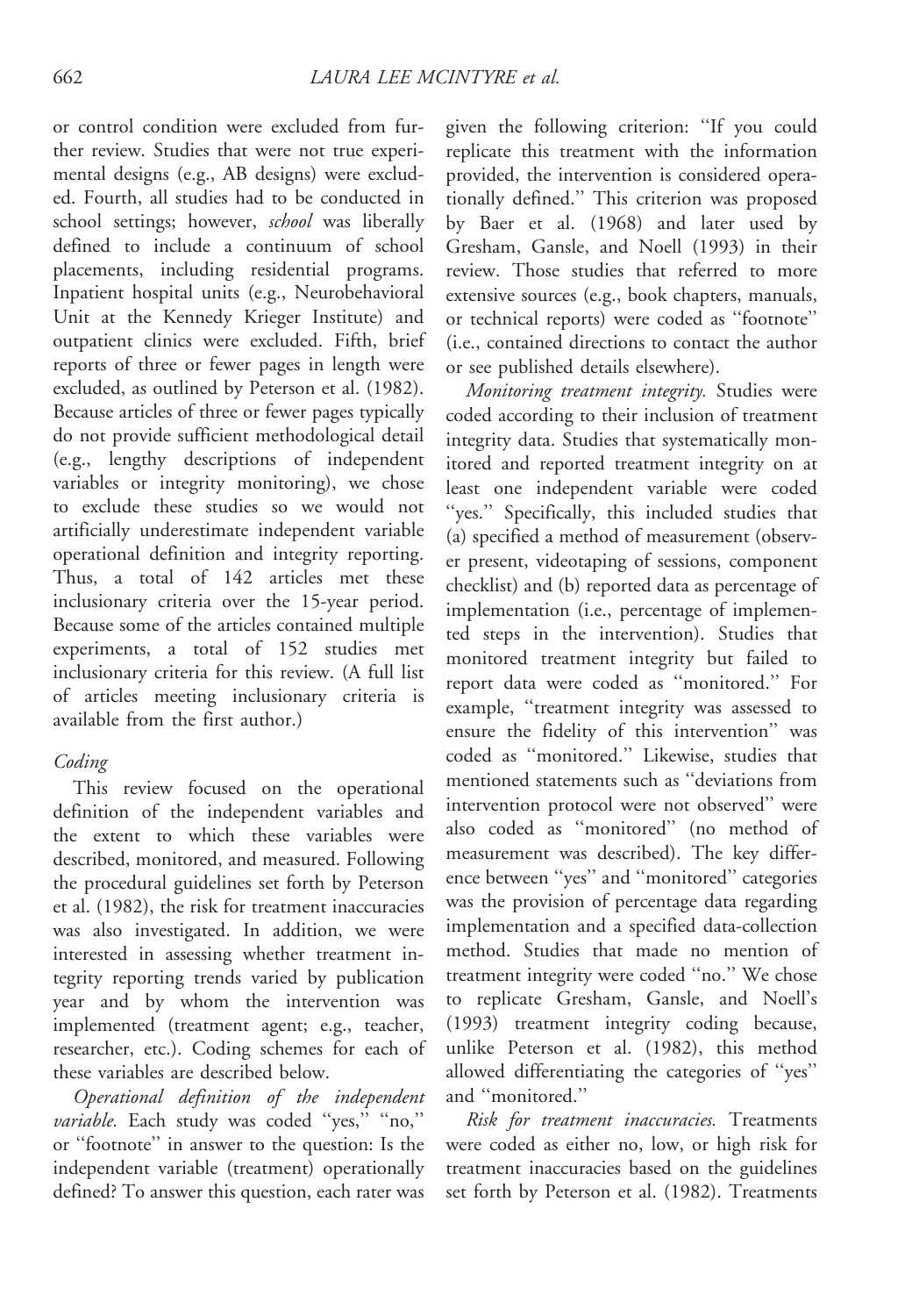were coded as ''no risk'' if the implementation of the treatment was reported as monitored or measured (i.e., monitoring of treatment integrity was coded as either ''yes'' or ''monitored''). Treatments were coded as ''low risk'' if the treatment was not reported to be monitored or measured but was judged to be at low risk for inaccuracies. Low-risk treatments included treatments that were (a) mechanically defined (e.g., computer mediated), (b) permanent products (e.g., posting of classroom rules), (c) continuously applied (e.g., noncontingent access to preferred items or activities), or (d) single components (e.g., escape contingent on work completion). Treatments were coded as "high risk" if the treatment was not reported to be monitored or measured but was necessary. According to Peterson et al. (1982) treatments in the high-risk category were those in which ''the administration of the independent variable was not exempted by any of the cases cited in category B [low risk], and the potential for error was judged to be high'' (p. 485). Operationally defined, these included person-implemented interventions that included multiple behavioral components (e.g., contingent reinforcement with response cost).

Publication year. The publication year of the article was recorded (i.e., 1991 to 2005).

Treatment agent. The individuals who implemented the intervention were classified into one of the following mutually exclusive categories: (a) teacher, (b) professional (nonteacher), (c) paraprofessional, (d) parent or sibling, (e) researcher or research assistant, (f) peer tutors, (g) self, (h) multiple, (i) other, or (j) not specified. Examples of the teacher category included early childhood educators, general education classroom teachers, or discrete-trial instructors. The professional category included other nonteacher professionals (e.g., school psychologists, speech–language pathologists). Paraprofessionals included support staff such as classroom aides, teaching assistants (nonteachers), or playground or lunchroom moni-

tors. Researchers and research assistants were individuals who collected data for the purpose of the published study and were not involved in other service delivery roles (e.g., classroom teacher). Peer tutors were other children, typically in the target child's classroom, who were not the focus of the intervention. ''Self'' was recorded if the intervention was selfadministered or self-mediated (e.g., self-monitoring interventions). ''Multiple'' was coded if more than one category of treatment agent was used. If the treatment agent described in the study did not fit in any of the aforementioned categories, ''other'' was coded. There were a small handful of studies that did not specify the treatment agent. In these cases ''not specified'' was coded.

## Rater Training and Interobserver Agreement

A PhD-level behavior analyst (faculty member) and four doctoral students with advanced training in behavior analysis served as raters, with each rater coding 20% of the studies. Prior to coding, all raters received four 2-hr training sessions to discuss assigned practice articles (i.e., JABA articles published prior to 1991) and to revise ambiguous codes. During these training sessions, all raters reached 100% agreement (via consensus) on whether an assigned article met inclusionary criteria. Five articles were assigned per training session, yielding a total of 20 training articles used prior to conducting independent coding. In addition, a random sample of 20% of studies meeting inclusionary criteria was selected for interobserver agreement coding. Studies were coded on five categories: (a) operational definition of the independent variable (three categories), (b) integrity assessment (three categories), (c) risk for treatment inaccuracies (three categories), (d) publication year (15 categories), and (e) treatment agent (10 categories). Percentage agreement was calculated by dividing the number of agreements by the number of agreements plus disagreements and multiplying by 100%. Percentage agreement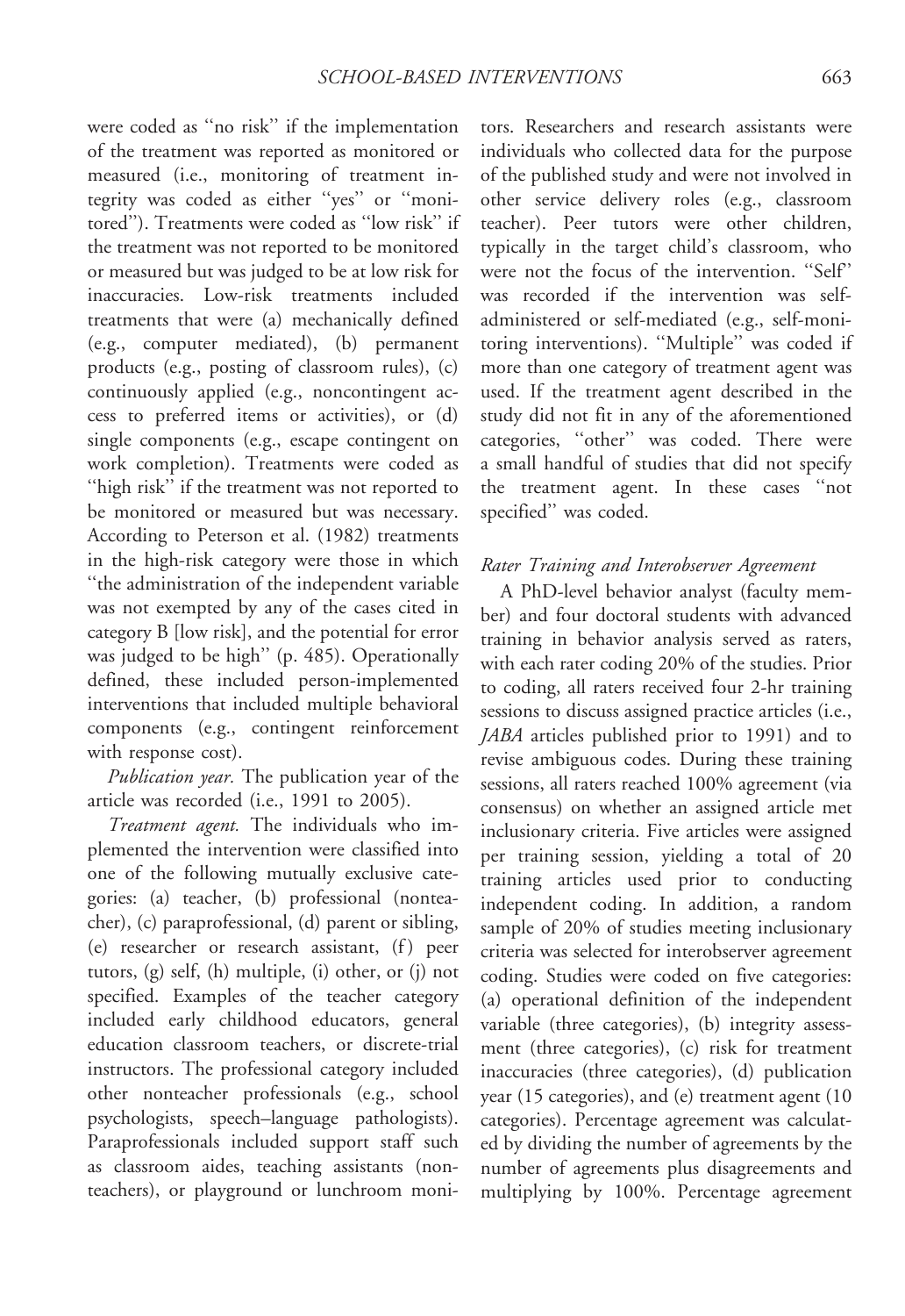averaged 93% across the five codes (98% operational definition of the independent variable; 87% integrity assessment; 88% risk for treatment inaccuracies; 100% publication year; 92% treatment agent).

### RESULTS

The majority of studies  $(n = 144; 95%)$ provided operational definitions of treatments, with an additional five studies (3%) reporting references or contact information to allow readers to gather more information about the interventions (e.g., treatment manuals, previously published studies, etc.). The remaining three studies (2%) did not provide operational definitions adequate for replication purposes or cite other sources for more information.

Approximately one third  $(n = 46; 30\%)$  of the studies provided treatment integrity data in the form of percentage of implementation. Studies that reported these data showed a high percentage of integrity  $(M = 93\%;$  $SD = 9.93$ ). The majority of studies that reported integrity data ( $n = 36$ ; 78%) reported procedural fidelity of 90% or greater. Thirteen studies (8%) mentioned that treatment integrity was monitored but did not provide data for percentage of steps accurately implemented. Over 60% of the studies  $(n = 93)$  did not report treatment integrity data nor did they report monitoring the implementation of their interventions.

Approximately 39% of studies ( $n = 59$ ) were considered to be at no risk for treatment inaccuracies, in that the authors reported treatment integrity data or that treatment integrity was monitored. Just under half of the included studies ( $n = 69$ ; 45%) were considered to be at high risk for treatment inaccuracies in that information on the implementation of treatments or the assessment of independent variables was not included but should have been (Peterson et al., 1982). The remaining 16% of studies ( $n = 24$ ) did not include information

on treatment integrity but were judged to be at low risk for treatment inaccuracies.

Reporting treatment integrity data did not appear to differ consistently by publication year; however, there was ample variability across the 15-year period. Figure 1 depicts the percentage of studies that included treatment integrity data by publication year. On average, treatment integrity data were included in one third of the included studies ( $M = 34\%$ ;  $SD = 19.23$ ). The publication years 1996, 1998, 1999, and 2005 included relatively more studies that reported treatment integrity data (range, 50% to 67%) than the remaining 12 years. Figure 2 shows treatment integrity data from 1968 to 2005 based on Peterson et al.'s (1982) review; Gresham, Gansle, and Noell's (1993) review; and the present review. These data are based on 834 studies published in *JABA* from 1968 to 2005. Of these 834 studies, 179 (21%) reported treatment integrity data (range, 0% to 67%).

We were interested in exploring whether studies that used particular treatment agents (e.g., teachers, researchers) reported treatment integrity data more frequently. As shown in Table 1, there were a variety of reported treatment agents in the included studies. The most common were researchers  $(n = 52)$ , teachers ( $n = 38$ ), multiple ( $n = 19$ ), and professionals ( $n = 15$ ). Although only seven studies used peer tutors as treatment agents, 57% ( $n = 4$ ) reported treatment integrity data. Of the 19 studies that used multiple treatment agents, nearly a third ( $n = 6$ ; 32%) included treatment integrity data. Likewise, for the 38 studies that used teachers as treatment agents,  $37\%$  ( $n = 14$ ) reported treatment integrity data. Studies that used professionals, parents or siblings, researchers, or self-administered treatments had lower reporting of treatment integrity data (range, 0% to 25%).

### DISCUSSION

The present review of school-based interventions with children published in JABA demon-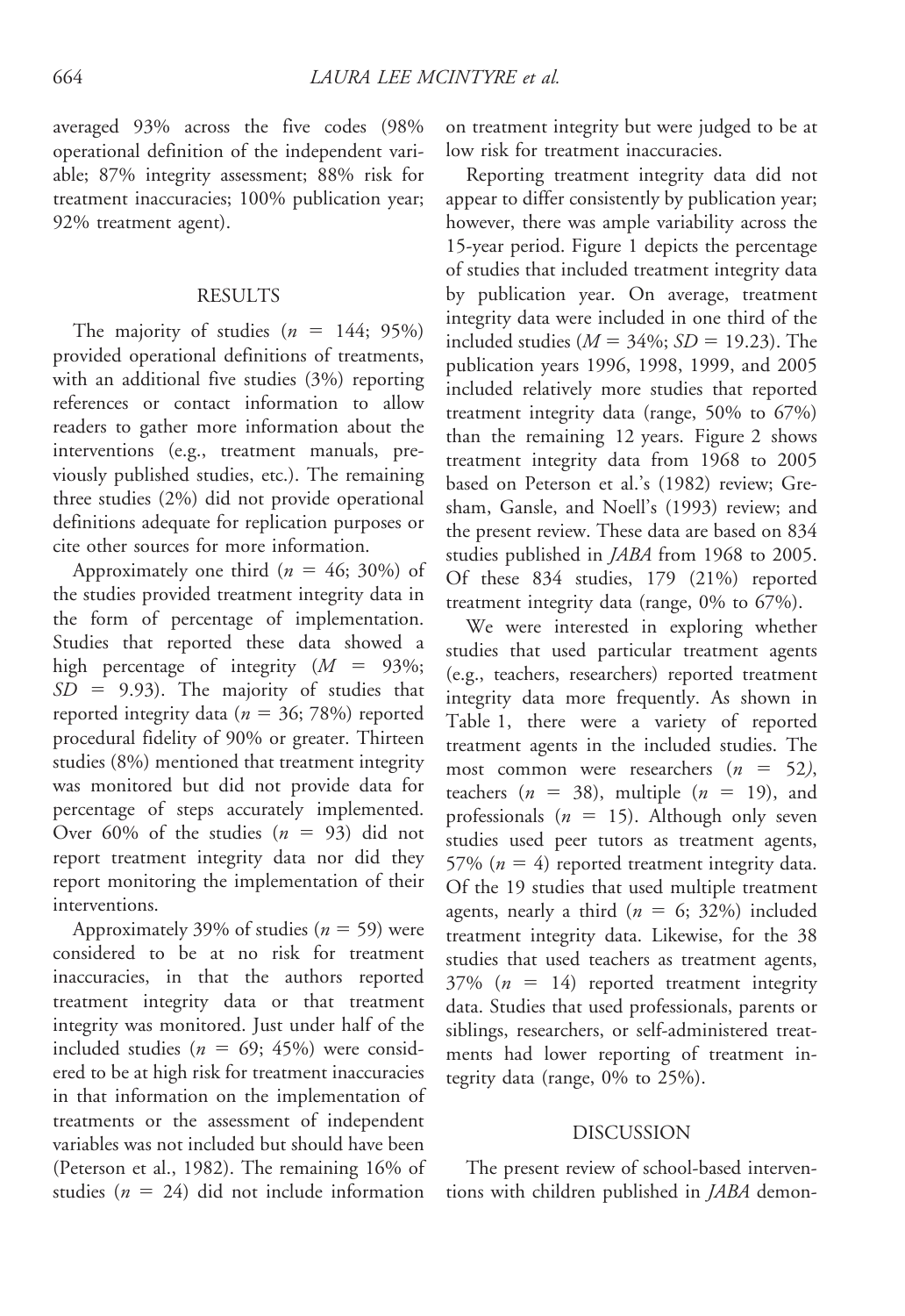

Figure 1. Percentage of JABA school-based studies reporting treatment integrity data by year (1991 to 2005).



current review reporting treatment integrity data by year (1968 to 2005).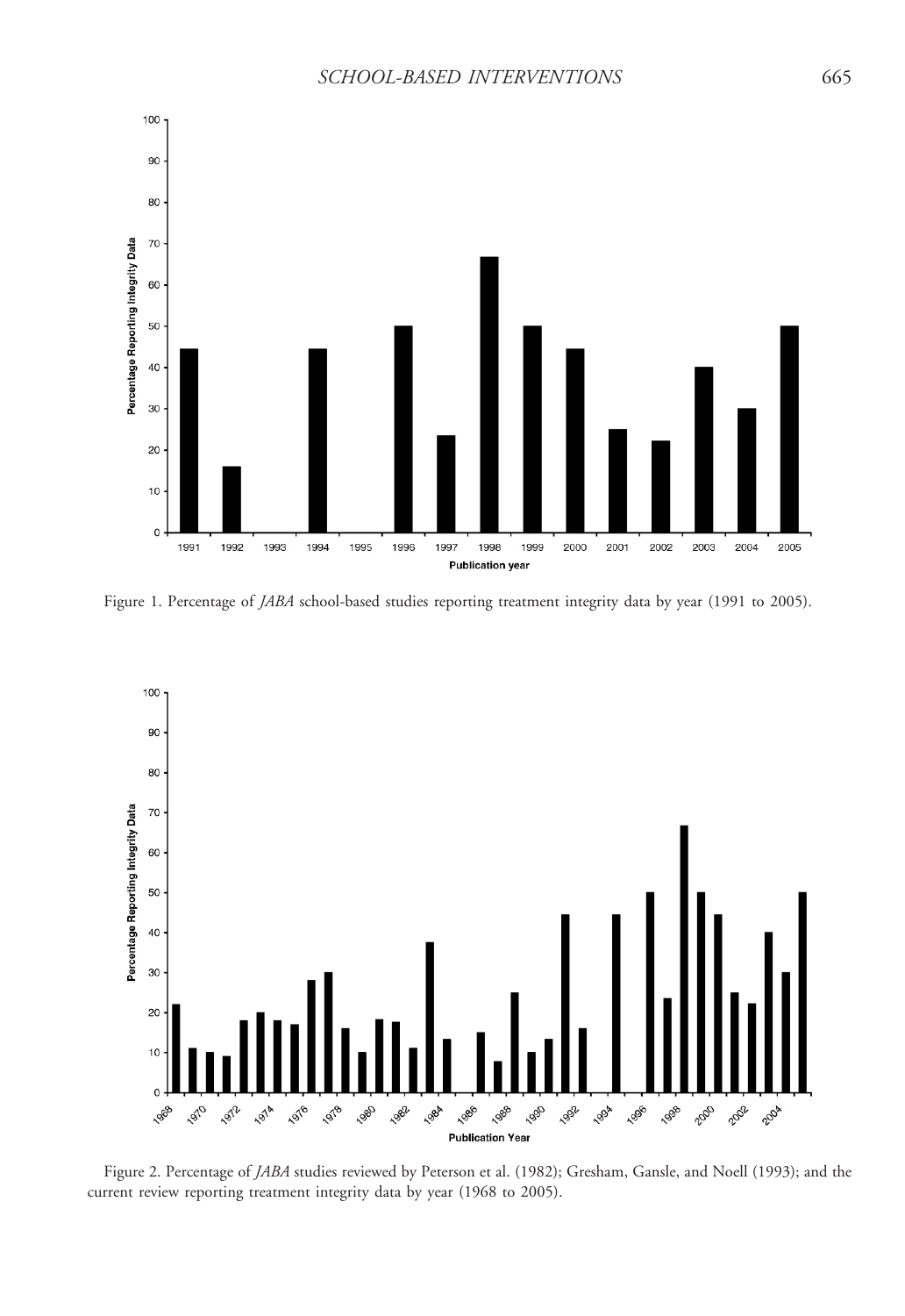| Treatment agent           | Yes + data <i>n</i> $(\%)$ | Monitored $n$ (%) | No $n(%)$ | Total    |
|---------------------------|----------------------------|-------------------|-----------|----------|
| Teacher                   | 14 (37)                    | 4(10)             | 20(53)    | 38       |
| Professional (nonteacher) | 3(20)                      | 1(7)              | 11(73)    | 15       |
| Paraprofessional          | 2(33)                      | 0(0)              | 4(67)     | $\sigma$ |
| Parent or sibling         | 0(0)                       | 1(50)             | 1(50)     |          |
| Researcher                | 13 (25)                    | 4(8)              | 35 (67)   | 52       |
| Peer tutors               | 4(57)                      | 1(14)             | 2(29)     |          |
| Multiple                  | 6(32)                      | 2(10)             | 11 (58)   | 19       |
| Does not specify          | 3(33)                      | 0(0)              | 6(67)     | $\Omega$ |
| Self                      | 0(0)                       | 0(0)              | 2(100)    |          |
| Other                     | 1(50)                      | 0(0)              | 1(50)     |          |
| Total                     | 46(30)                     | 13(8)             | 93 (61)   | 152      |

Table 1 Treatment Integrity Monitoring by Treatment Agent

strates that reporting rates of treatment integrity data have been remarkably stable (and low) over the past 15 years. Approximately one third (30%) of studies that met our inclusionary criteria reported treatment integrity data. This figure is slightly higher than the Peterson et al. (1982) and Gresham, Gansle, and Noell (1993) reviews of this literature that showed 20% and 16% integrity, respectively. Although somewhat different inclusionary criteria were used in the two earlier reviews, treatment integrity reporting has been remarkably stable over the past 37 years (1968 to 2005) (Figure 2). Of interest is the large increase in treatment integrity reporting that was seen from 1993 to 1994. Although attributions about the cause of this increase cannot be made, this spike occurred the year following Gresham, Gansle, and Noell's review. Gresham, Gansle, and Noell reported a similar increase from 1982 to 1983 (the year following Peterson et al.'s review). It is plausible that papers of this nature may increase JABA authors' and editors' awareness of the need to include treatment integrity data. Alternatively, there may be other variables that contributed to the spike in treatment integrity reporting, such as the sharp increase seen from 1997 to 1998. To the best of our knowledge, however, editorial guidelines for preparing manuscripts to be submitted to JABA did not change during this time.

Reporting of treatment integrity data has been relatively stable and low over the years.

Reasons for low rates of treatment integrity reporting are not entirely clear; however, low reporting may be a function of the editorial process (i.e., space limitations in journals warrant cutting out treatment integrity data) or may be due to logistics (e.g., lack of skills in treatment integrity assessment, lack of resources). There may also be a publication bias favoring the reporting of treatment integrity data when integrity is high. In addition, it is plausible that researchers do not view treatment integrity data collection as important, especially if interventions produce the desired effects. We argue that without collecting integrity data, it becomes difficult to make conclusions regarding intervention results.

Having access to treatment integrity data can help behavior analysts to make decisions about treatments in school-based settings. If, for example, an intervention is being implemented accurately yet does not produce the desired effects, the behavior analyst will likely modify the treatment. If the intervention is being implemented inaccurately and does not produce the desired effects, the behavior analyst will likely institute additional training or programmed consequences to increase implementation accuracy. On the other hand, if the intervention is not being implemented with integrity yet still produces the desired effects, the behavior analyst will likely change the treatment protocol to reflect the modified intervention. Finally, if the intervention is being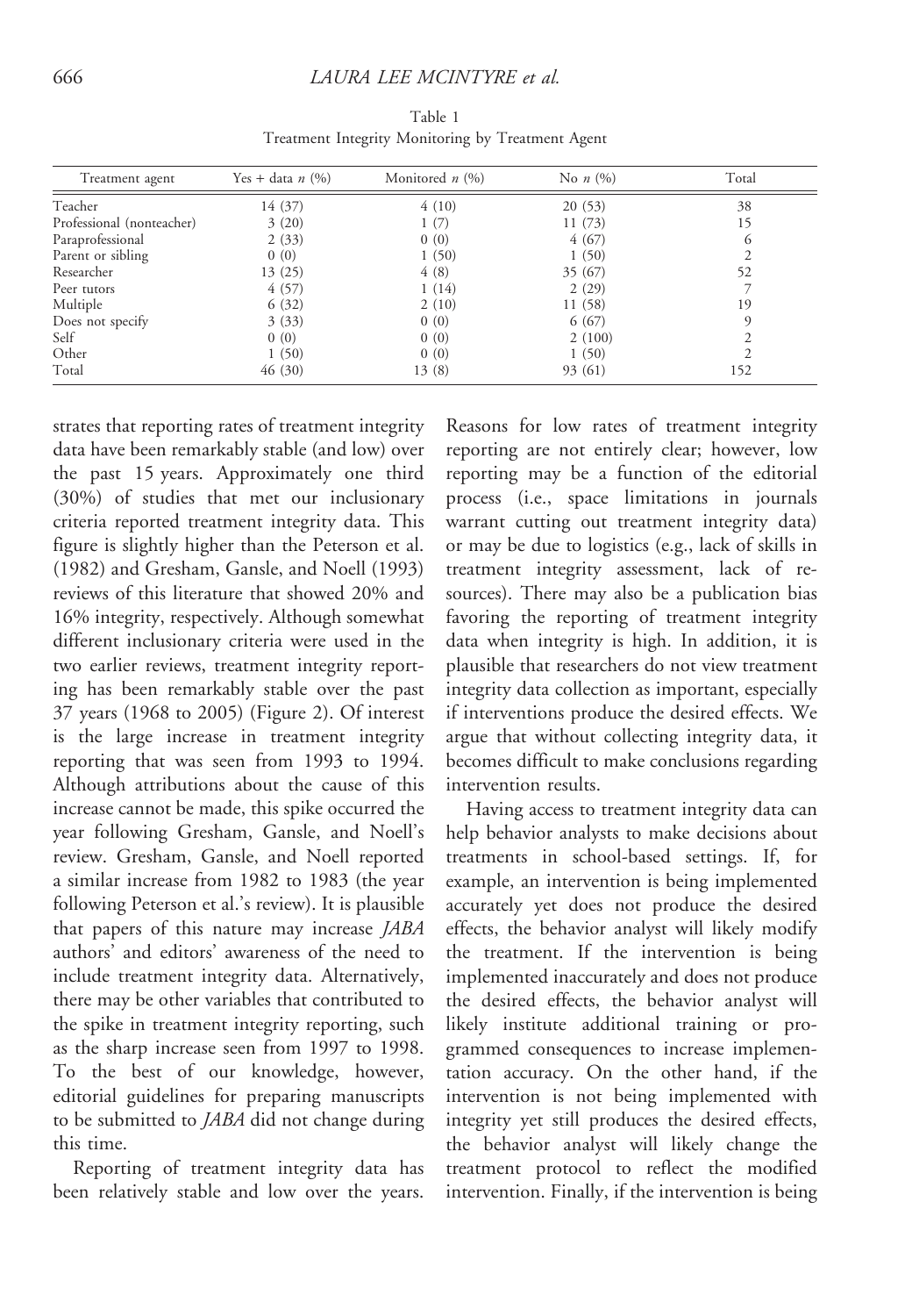implemented with integrity and the desired treatment outcomes are produced, a causal relation between independent variable manipulations and changes in the dependent variable can be inferred. Thus, we argue that including regular treatment-integrity assessments is necessary but insufficient for making treatmentrelated decisions (Gresham, 1989).

In contrast to the rates of treatment integrity reporting, reporting of operationally defined independent variables has dramatically increased, with nearly all (95%) studies including detailed descriptions of the interventions. This figure is consistent with a recent review of interventions for children with autism (Wheeler et al., 2006) but is a much improved rate over the 34% reported by Gresham, Gansle, and Noell (1993). Including operational definitions of independent variables contributes to the replicability of our science of behavioral interventions (Bellg et al., 2004).

Although treatment integrity measures are important for virtually all experimental studies, including assessment studies and interventions conducted in other settings, we chose to sample interventions with children in school settings. This population and setting were selected because it is the focus of our own research; however, this may be of interest to other researchers in its own right. Furthermore, interventions carried out in school settings, in which treatment agents are less likely to be researchers with significant training in experimental methods, may be at greatest risk for inaccurate implementation of interventions. When treatment integrity is not systematically assessed and reported, there is little basis for judgments about how closely an implemented intervention approximates an intended intervention. Because the current review focused on school settings, the extent to which these findings generalize to published studies conducted with other populations is unknown.

Our findings suggest that when school-based interventions are carried out by teachers,

paraprofessionals, peers, or multiple treatment agents, authors are more likely to report treatment integrity data. It may be the case that these treatment agents were judged to be at high risk for procedural inaccuracies and the authors therefore went to great lengths to ensure that these agents implemented the treatments as planned. Although definitive conclusions cannot be made based on these descriptive data, it appears that the treatment agent used in schoolbased studies may influence the likelihood of reporting treatment integrity data. What is unknown, however, is how many other authors collected treatment integrity data but failed to report it in their published articles. Failure to include a brief statement on the extent to which treatments were implemented as planned may be especially problematic for interventions judged to be at high risk for treatment inaccuracies (Peterson et al., 1982). If treatment integrity data are not regularly included, inferences based on the study results may be significantly limited (Kennedy, 2005). Thus, we recommend that if treatment integrity data are collected or if intervention implementation is monitored, this information should be included in published studies.

Although we have seen marked improvement in descriptions of independent variables, publications in JABA continue to focus on clear specifications of the dependent variables and do not include measurements of the independent variables. Indeed, a ''curious double standard'' so aptly recognized by Peterson et al. (1982) still remains. This observation continues to be recognized by various task forces and organizations within the fields of education, psychology, and mental health. For example, the Task Force on Evidence-Based Practice in Special Education of the Council for Exceptional Children stated that the integrity of intervention implementation is critical in single-case designs because the independent variable is implemented continuously over time (Horner et al., 2005).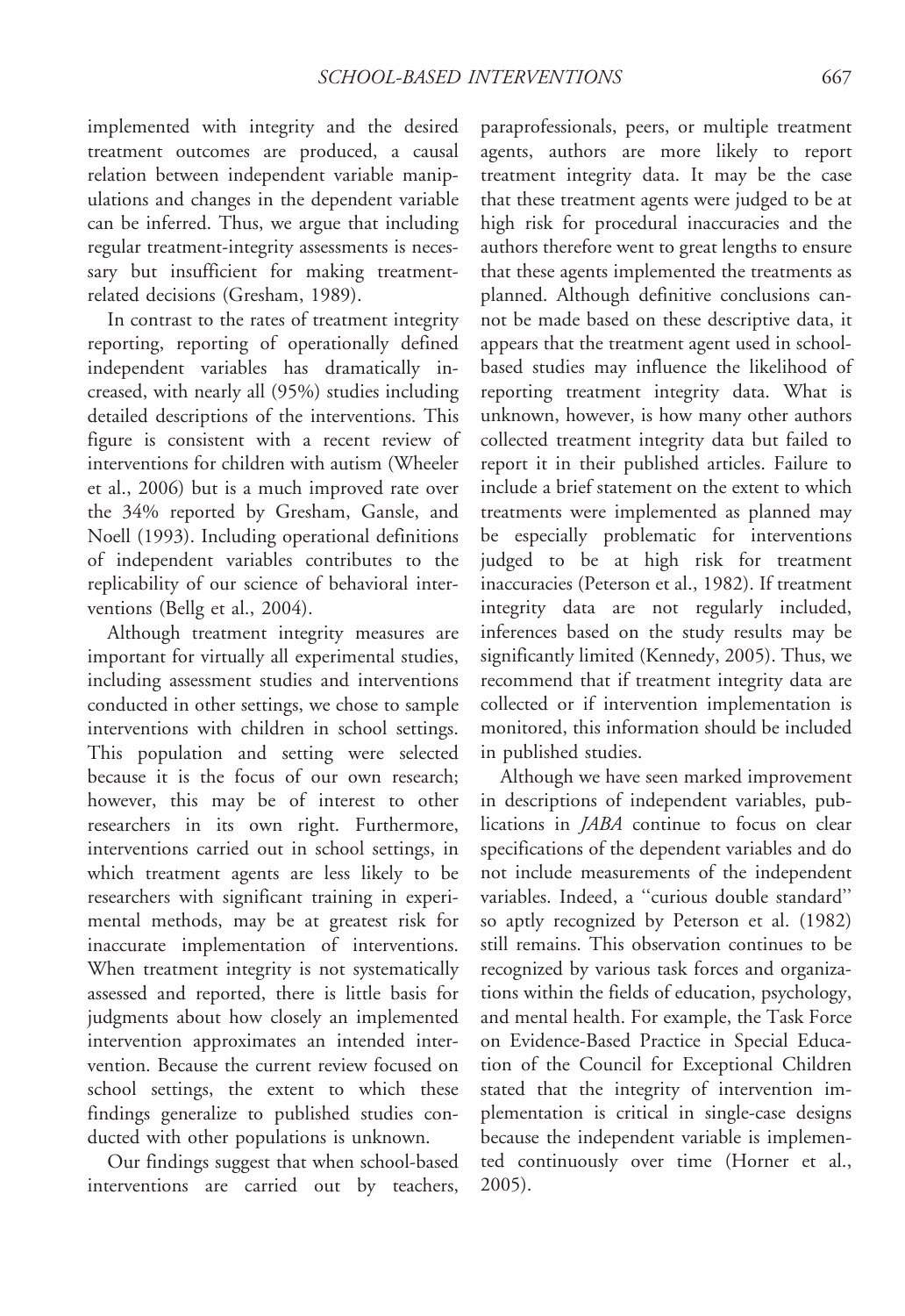Similarly, other task forces within the American Psychological Association on evidence-based treatments such as Divisions 16 (school psychology), 53 (clinical child/adolescent), and 54 (pediatric) have called for the assessment and monitoring of treatment integrity. Furthermore, researchers who submit single-case experimental design grant applications to the U.S. Department of Education's Institute of Education Sciences (IES) now must describe ''how treatment fidelity will be measured, frequency of assessments, and what degree of variation in treatment fidelity will be accepted over the course of the study'' (IES, 2006, p. 50). These recommendations have also been made by the National Institutes of Health (NIH). Specifically the NIH Behavior Change Consortium recommends that treatments be monitored and reported and that treatment agents be trained and supervised in the delivery of treatments (Bellg et al., 2004). Monitoring and reporting treatment fidelity are especially important in clinical treatments that are considered to be at high risk for treatment inaccuracies or complex in other ways (e.g., multisite). Furthermore, the special NIH report on treatment fidelity in research specifies that ''it is particularly important that funding agencies, reviewers, and journal editors who publish behavioral change research consider treatment fidelity issues'' (Bellg et al., p. 451).

With the increased attention paid to issues of accurate treatment implementation and reporting of treatment integrity, both within the field of behavior analysis and in other fields (e.g., psychology, behavioral medicine), it may be particularly important for JABA authors and readers to consider some additional ways to strengthen the influence of behavior analysis in the larger scientific community. Outlined are several recommendations for treatment integrity research and recommendations for practice.

### Recommendations for Research and Practice

Although accurate implementation of the independent variable is assumed to be func-

tionally related to desired changes in the dependent variable, there has been relatively little research that demonstrates this relation (Wilder et al., 2006). Furthermore, it may be the case that high levels of treatment integrity are necessary for some interventions but may not be necessary for others. Only a handful of behavior-analytic studies have addressed this issue, unfortunately coming to somewhat different conclusions. For example, Wilder et al. systematically manipulated different levels of treatment integrity of a three-step prompting procedure on children's compliance. Wilder et al. concluded that the level of treatment accuracy had a large impact on children's compliance. Northup, Fisher, Kahng, Harrel, and Kurtz (1997), on the other hand, found very little difference between time-out treatments implemented at 100% accuracy and those implemented at 50% accuracy. Vollmer, Roane, Ringdahl, and Marcus (1999) evaluated the effects of differential reinforcement of alternative behavior and found that degree of treatment accuracy did affect treatment outcomes. Because of the small number of studies that have addressed the varying effects of treatment integrity on behavior change, we recommend that additional studies include treatment integrity variation as an independent variable and consider that various treatments may actually require different levels of treatment integrity to produce desired changes in the dependent variable. Regular documentation of treatment integrity may help to improve our knowledge base in this regard.

An additional area of research for behavioranalytic studies may be to separate the components of treatment packages to identify the variables that are functionally responsible for producing behavior change. It is plausible that some components of a treatment package may be excluded, whereas others may be necessary to produce treatment effects. Thus, a treatment that is implemented with 80% accuracy but is missing a key ingredient may produce poorer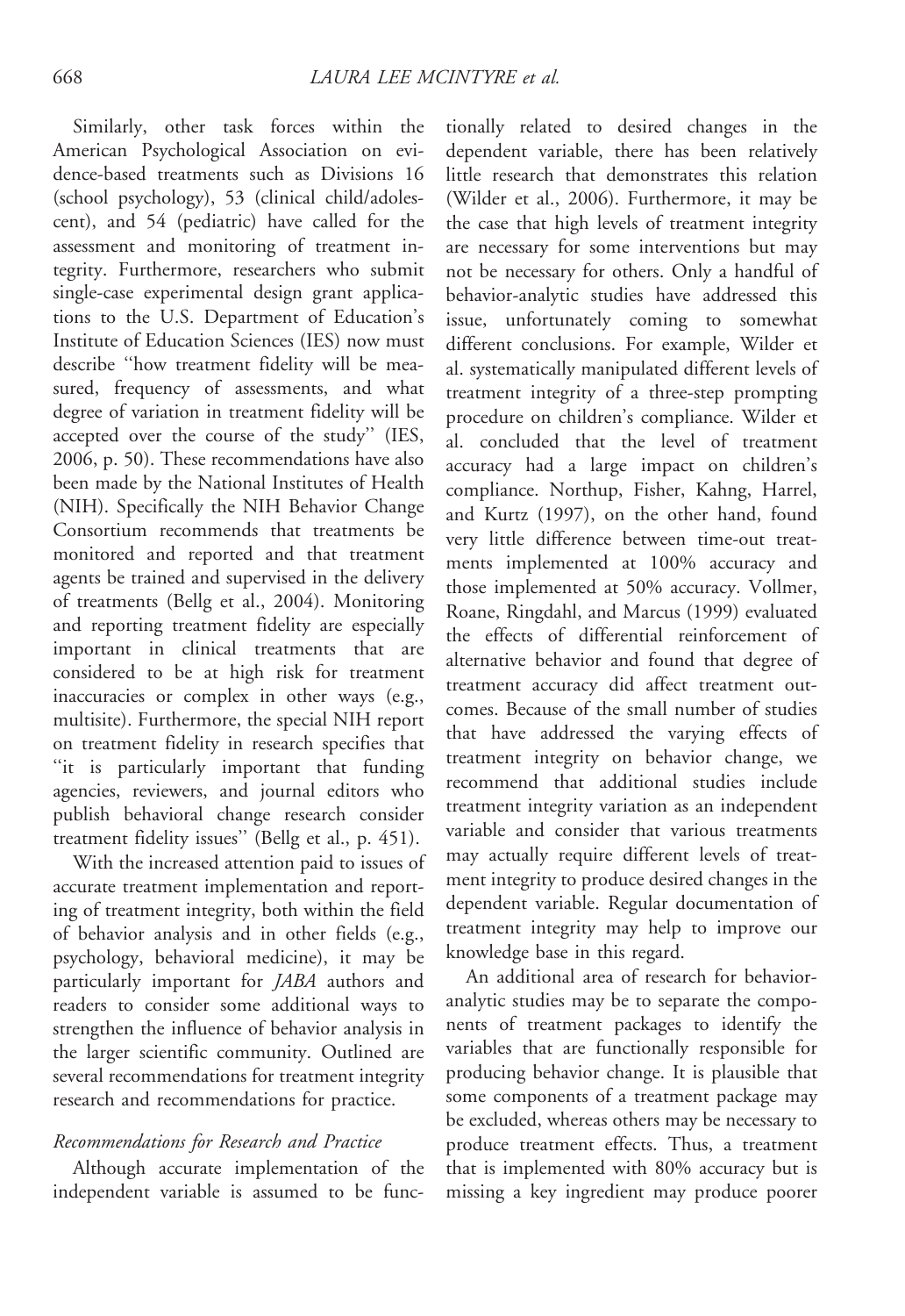outcomes than a treatment that is implemented at 70% accuracy but includes the components that are functionally responsible for changes in the dependent variable.

Behavioral interventions, especially those implemented in applied settings (e.g., schools), may be at high risk for treatment inaccuracies due to the setting, treatment agent, complexity of the protocol, and demands placed on teachers' time and resources. Interventions that include programmed consequences for teachers (or other treatment agents) contingent on accuracy of treatment implementation may produce higher levels of treatment integrity. For example, Noell et al. (1997) found that a performance feedback package increased teachers' accurate implementation of treatments. Furthermore, DiGennaro et al. (2007) found that programmed consequences including performance feedback and negative reinforcement (escape from a meeting with the behavior analyst) produced higher levels of treatment integrity than a single programmed consequence or no programmed consequence. Additional research using programmed consequences for treatment agents in applied settings may help to elucidate conditions in which treatments are more or less likely to be implemented with accuracy in applied settings.

Data to support Peterson et al.'s (1982) no risk, low risk, and high risk for treatment inaccuracies may help the field to flesh out the construct of risk for treatment inaccuracies. Although it is assumed that some treatments may be at higher risk for inaccuracies, treatment integrity data have not been reported for studies with more or less complex interventions. It is recommended that treatment integrity be collected on a number of interventions to determine whether complexity of treatments or other features of the treatment (e.g., acceptability; Sterling-Turner & Watson, 2002) are related to treatment integrity. Furthermore, although Peterson et al. 's criteria have served as an important heuristic for the field of behavior analysis, it may be appropriate to update our thinking with respect to what constitutes risk for treatment inaccuracies. Peterson et al.'s criteria were based on Kelly's (1977) definition of risk that he developed based on reviewing reliability reporting trends in JABA. This conceptualization of risk for independent variable inaccuracies does not include treatment agent (e.g., certified behavior analyst vs. novice therapist), years of experience, setting, or other variables that may be germane to our consideration of risk. In addition, Peterson et al. considered monitoring integrity and reporting treatment integrity data to be equivalent with respect to risk for treatment inaccuracies. We posit that monitoring interventions may be less informative for both research and practice than the provision of integrity data.

In terms of practical recommendations, we suggest that treatment integrity plans be specified at the outset of studies (Hellg et al., 2004). That is, researchers should specify when treatment integrity will be assessed and how the assessment will occur. Clearly specifying intervention steps in a treatment protocol may help the implementation and assessment of the intervention. Given that a number of school-based intervention studies published in JABA are considered to be high risk for treatment inaccuracies, it is probable that treatments implemented in practice (and not published) may be at greater risk for treatment inaccuracies.

Other practical recommendations include providing initial training for treatment agents at the study onset and training to a criterion rather than training for a prespecified period of time (Bellg et al., 2004). Training should be viewed as an ongoing activity due to factors such as therapist drift or failure to implement the treatment as outlined (e.g., DiGennaro et al., 2005; Noell et al., 2000). Spot checks of treatment integrity could be performed with the assistance of well-developed procedural checklists and protocols. We have found that providing intervention protocols (see the exam-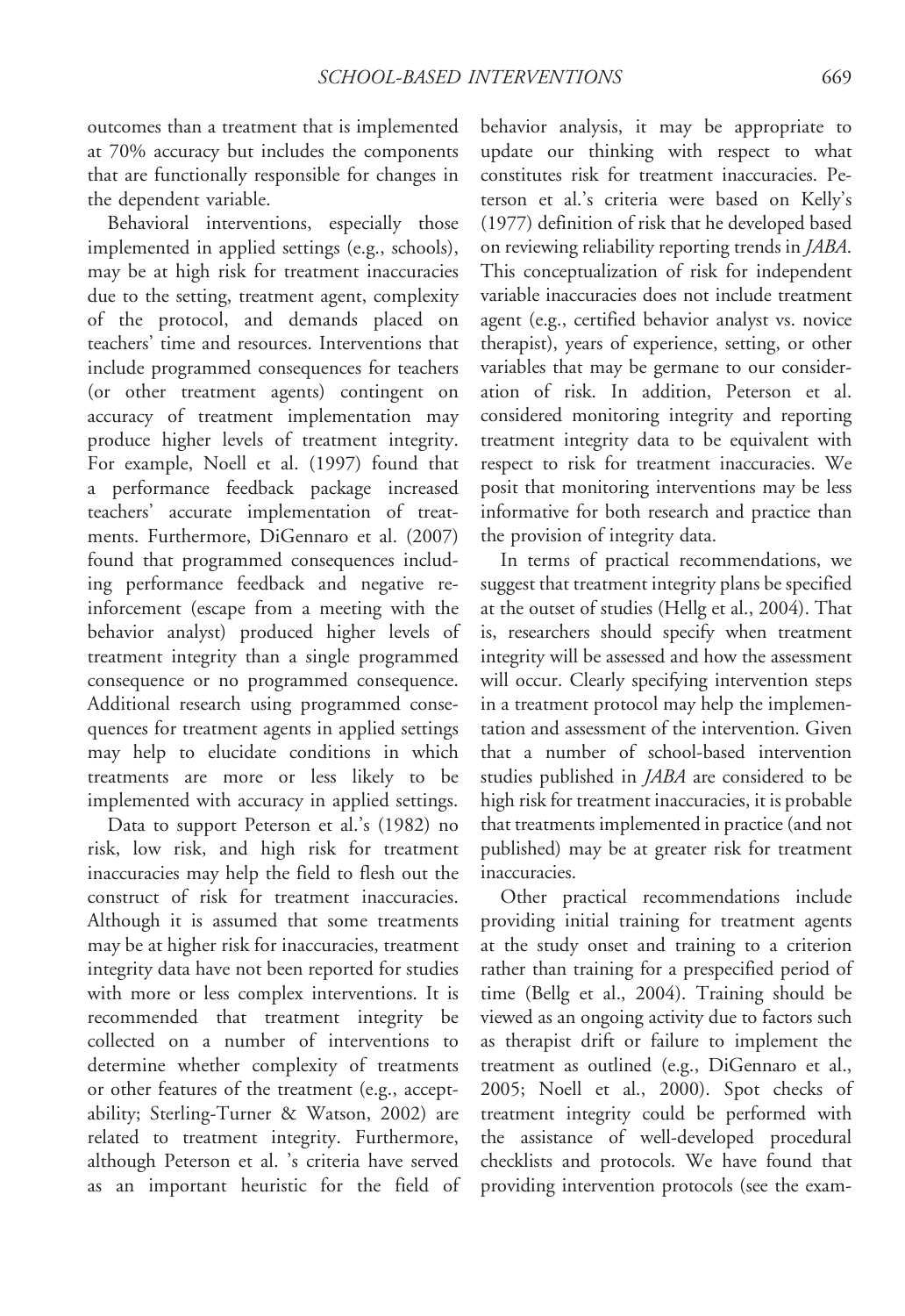ple in Appendix A) and using simple procedural checklists (see the example in Appendix B) can be a helpful way to train teachers to implement interventions and collect integrity data that reflects the percentage of treatment steps implemented accurately. Depending on the intervention, protocols could provide a step-bystep guide to treatment implementation or a list of components that must occur (or may not occur) during treatment. For example, it may be important to specify when reinforcement should occur (e.g., contingent on task completion) as well as when reinforcement should not occur (e.g., in the presence of target problem behavior).

Lastly, we recommend that a small sample of treatment integrity assessments be collected on all interventions considered to be at high risk for treatment inaccuracies. Although the demands placed on the time of behavior analysts, teachers, and support staff are great, we have never skimped on conducting assessments of the reliability of dependent variables (e.g., interobserver agreement checks). If, for example, interobserver agreement data are collected on 35% of all observations, researchers and practitioners alike could decide that the number of agreement data-collection observations could be reduced (e.g., to 20%) and 15% of observations could be used for treatment integrity assessments. Because research conducted in applied settings may be at particularly high risk for treatment inaccuracies, including treatment integrity spot checks may be especially important. We believe that it is important to have some methods in place to ensure that treatments are implemented as planned. Furthermore, regularly including such data in studies published in JABA may help the field of applied behavior analysis to have a better understanding of the concepts and strategies applied researchers can use to strengthen our science.

### **REFERENCES**

Baer, D., Wolf, M., & Risley, T. (1968). Some current dimensions of applied behavior analysis. Journal of Applied Behavior Analysis, 1, 91–97.

- Bellg, A. J., Borrelli, B., Resnick, B., Hecht, J., Minicucci, D. S., Ory, M., et al. (2004). Enhancing treatment fidelity in health behavior change studies: Best practices and recommendations from the NIH Behavior Change Consortium. Health Psychology, 23, 443–451.
- DiGennaro, F. D., Martens, B. K., & Kleinmann, A. E. (2007). A comparison of performance feedback procedures on teachers' treatment implementation integrity and students' inappropriate behavior in special education classrooms. Journal of Applied Behavior Analysis, 40, 447–461.
- DiGennaro, F. D., Martens, B. K., & McIntyre, L. L. (2005). Increasing treatment integrity through negative reinforcement: Effects on teacher and student behavior. School Psychology Review, 34, 220–231.
- Gresham, F. M. (1989). Assessment of treatment integrity in school consultation and prereferral intervention. School Psychology Review, 18, 37–50.
- Gresham, F. M., Gansle, K., & Noell, G. H. (1993). Treatment integrity in applied behavior analysis with children. Journal of Applied Behavior Analysis, 26, 257–263.
- Gresham, F. M., Gansle, K. A., Noell, G. H., & Cohen, S. (1993). Treatment integrity of school-based behavioral intervention studies: 1980–1990. School Psychology Review, 22, 254–272.
- Horner, R. H., Carr, E. G., Halle, J., McGee, G., Odom, S., & Wolery, M. (2005). The use of single-subject research to identify evidence-based practice in special education. Exceptional Children, 71, 165-179.
- Individuals with Disabilities Education Improvement Act. (2004). Public Law 108–446. Retrieved December 30, 2006, from http://www.ed.gov/policy/speced/ guid/idea/idea2004.html
- Institute for Education Sciences. (2006). Special education research grants 2007 request for applications. Retrieved August 29, 2006, from http://ies.ed.gov/ncser/ pdf/2007324.pdf
- Johnston, J., & Pennypacker, H. (1993). Strategies and tactics of behavioral research (2nd ed.). Hillsdale, NJ: Erlbaum.
- Kazdin, A. E. (1973). Methodological and assessment considerations in evaluating reinforcement programs in applied settings. Journal of Applied Behavior Analysis, 6, 517–531.
- Kelly, M. B. (1977). A review of the observational datacollection and reliability procedures reported in the Journal of Applied Behavior Analysis. Journal of Applied Behavior Analysis, 10, 97–101.
- Kennedy, C. H. (2005). Single-case designs for educational research. Boston: Allyn & Bacon.
- Moncher, F. J., & Prinz, F. J. (1991). Treatment fidelity in outcome studies. Clinical Psychology Review, 11, 247–266.
- Mortenson, B. P., & Witt, J. C. (1998). The use of weekly performance feedback to increase teacher implementation of a prereferral academic intervention. School Psychology Review, 27, 613–627.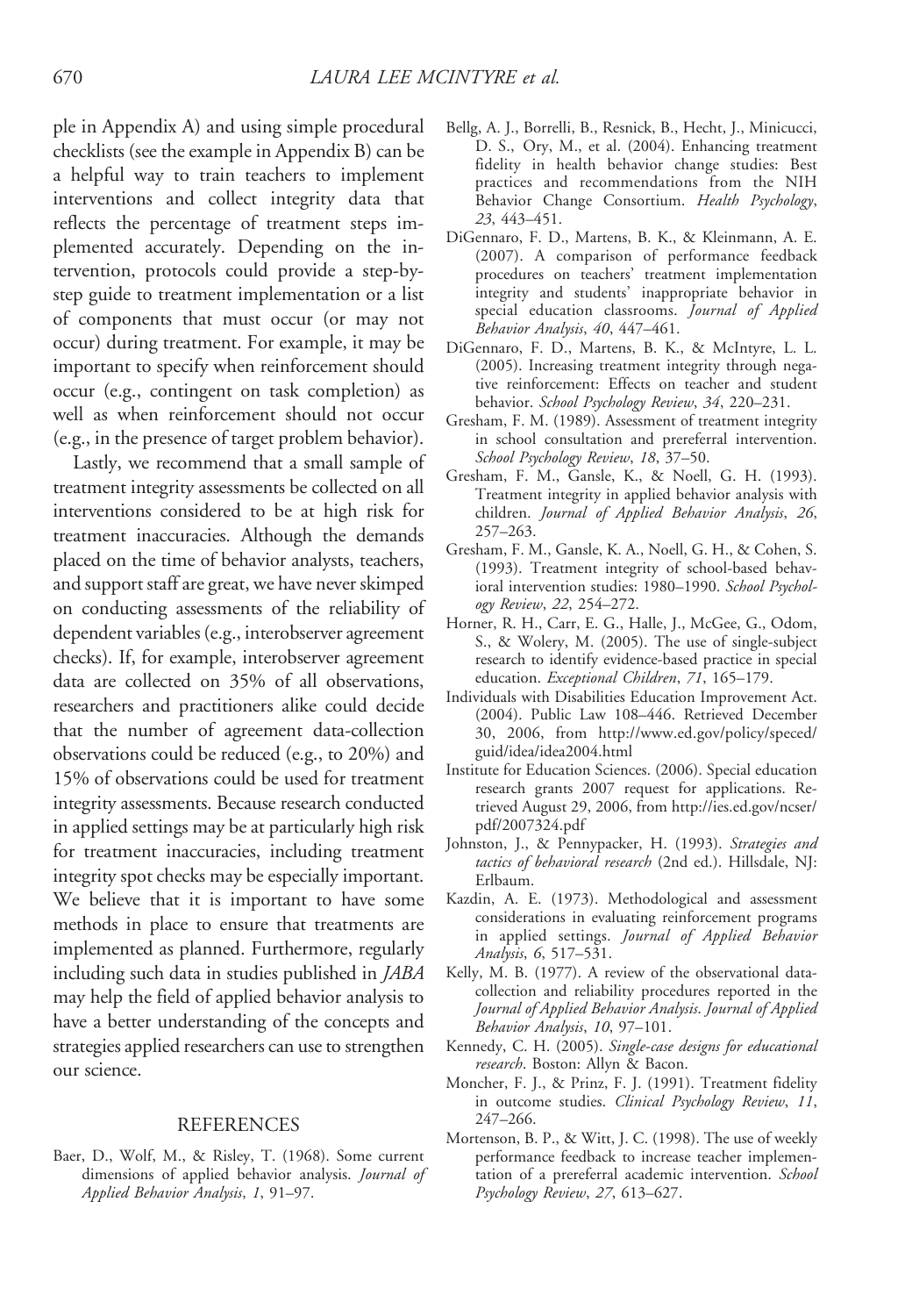- Noell, G. H., Witt, J. C., Gilbertson, D. N., Ranier, D. D., & Freeland, J. T. (1997). Increasing teacher intervention implementation in general education settings through consultation and performance feedback. School Psychology Quarterly, 12, 77–88.
- Noell, G. H., Witt, J. C., LaFleur, L. H., Mortenson, B. P., Ranier, D. D., & LeVelle, J. (2000). Increasing intervention implementation in general education following consultation: A comparison of two followup strategies. Journal of Applied Behavior Analysis, 33, 271–284.
- Northup, J., Fisher, W., Kahng, S., Harrel, B., & Kurtz, P. (1997). An assessment of the necessary strength of behavioral treatments for severe behavior problems. Journal of Developmental and Physical Disabilities, 9, 1–16.
- Peterson, L., Homer, A., & Wonderlich, S. (1982). The integrity of independent variables in behavior analysis. Journal of Applied Behavior Analysis, 15, 477–492.
- Skinner, B. F. (1953). Science and human behavior. New York: The Free Press.
- Smith, M. L., Glass, G. V., & Miller, T. I. (1980). The benefits of psychotherapy. Baltimore: Johns Hopkins University Press.
- Sterling-Turner, H. E., & Watson, T. S. (2002). An analog investigation of the relationship between treatment acceptability and treatment integrity. Journal of Behavioral Education, 11, 39–50.
- Sterling-Turner, H. E., Watson, T. S., Wildmon, M., Watkins, C., & Little, E. (2001). Investigating the relationship between training type and treatment integrity. School Psychology Quarterly, 16, 56–67.
- U.S. Department of Education. (2002). No Child Left Behind Act of 2001. Public Law 1-7-110. Retrieved December 30, 2006, from http://www.ed.gov/legislation/ESEA02/
- Vollmer, T. R., Roane, H. S., Ringdahl, J. E., & Marcus, B. A. (1999). Evaluating treatment challenges with differential reinforcement of alternative behavior. Journal of Applied Behavior Analysis, 32, 9–23.
- Wheeler, J. J., Baggett, B. A., Fox, J., & Blevins, L. (2006). Treatment integrity: A review of intervention studies conducted with children with autism. Focus on Autism and Other Developmental Disabilities, 21, 45–54.
- Wilder, D. A., Atwell, J., & Wine, B. (2006). The effects of varying levels of treatment integrity on child compliance during treatment with a three-step prompting procedure. Journal of Applied Behavior Analysis, 39, 369–373.
- Witt, J. C., Noell, G. H., La Fleur, L. H., & Mortenson, B. P. (1997). Teacher use of interventions in general education: Measurement and analysis of the independent variable. Journal of Applied Behavior Analysis, 30, 693–696.
- Yeaton, W. H., & Sechrest, L. (1981). Critical dimensions in the choice and maintenance of successful treatments: Strength, integrity, and effectiveness. Journal of Consulting and Clinical Psychology, 49, 156–167.

Received September 6, 2006 Final acceptance April 10, 2007 Action Editor, Louis Hagopian